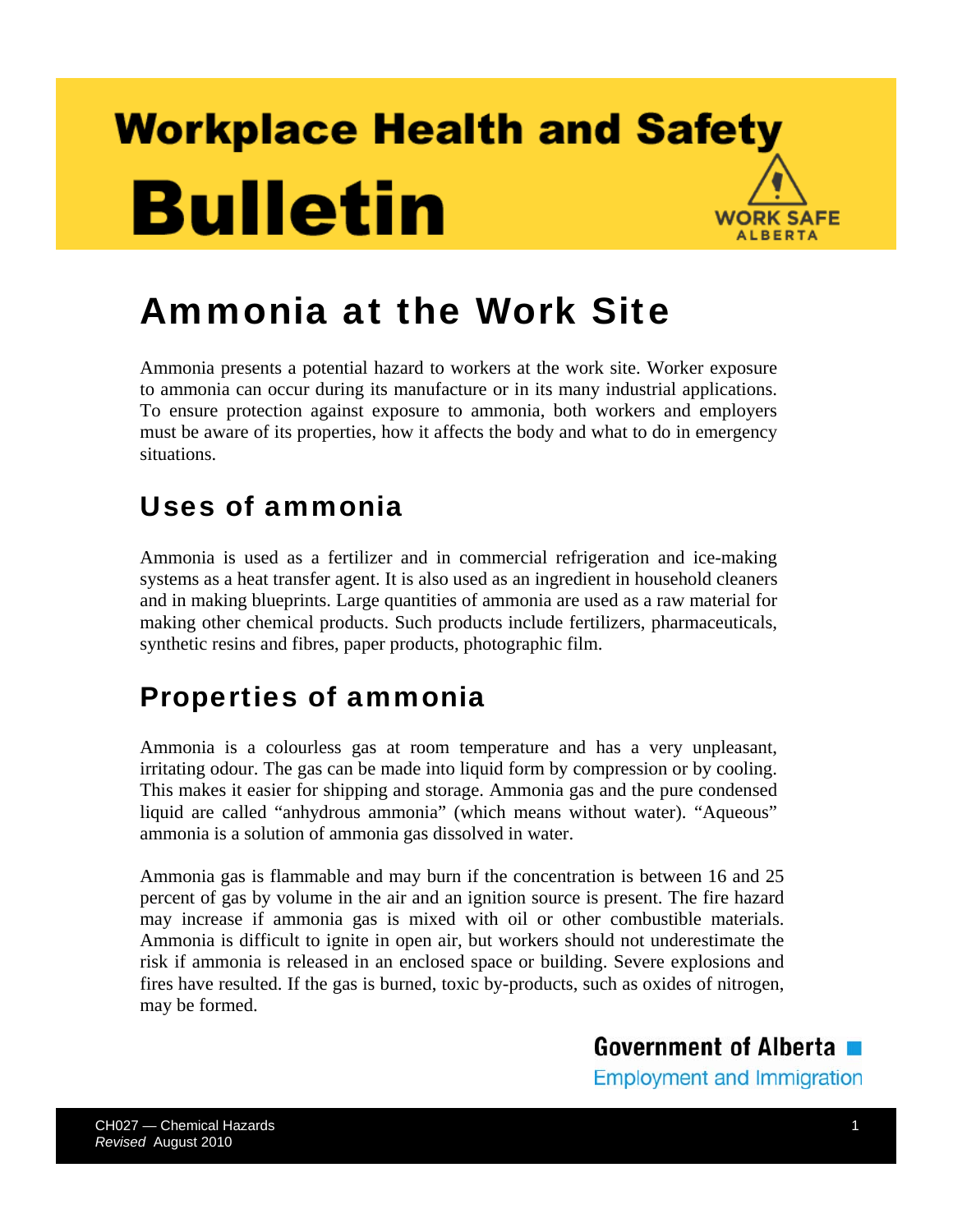

Anhydrous and aqueous ammonia are strongly alkaline and may react explosively when mixed with acids. Explosive compounds may be formed if ammonia is mixed with mercury, silver oxide and oxidizers such as chlorine, bromine and iodine. Ammonia is a corrosive chemical and may attack such materials as copper, silver, aluminum, zinc and their alloys.

### Effects on the body

Ammonia can affect the body if it is inhaled, or if it comes in contact with the skin or eyes. Both anhydrous and aqueous ammonia are highly alkaline materials and will react with body moisture on direct contact. Ammonia is therefore very corrosive and irritating to the skin, eyes and lung tissues.

#### Acute health effects

Table 1 summarizes the acute (short-term) health effects form exposure to ammonia.

| Ammonia<br><b>Concentration</b><br>(parts per<br>million) | <b>Health Effect</b>                                          |
|-----------------------------------------------------------|---------------------------------------------------------------|
| $1 - 5$                                                   | Range of odour threshold                                      |
| 50                                                        | Irritation to eyes, nose and throat after 2 hours<br>exposure |
| 100                                                       | Rapid eye and respiratory tract irritation                    |
| 250                                                       | For most persons, 30-60 minutes exposure is<br>tolerable      |
| 700                                                       | Immediately irritating to eyes and throat                     |
| >1500                                                     | Pulmonary edema, coughing                                     |
| $2500 - 4500$                                             | Fatal (30 minutes)                                            |
| $5.000 - 10.000$                                          | Rapidly fatal due to airway obstruction                       |

Table 1: Acute Health Effects from Ammonia Exposure

Skin damage may occur from repeated or prolonged contact with anhydrous or aqueous ammonia. Direct contact with highly concentrated ammonia gas or the pure condensed liquid can result in severe skin burns and blisters. Liquid ammonia can produce frostbite in addition to corrosive damage.

Direct eye contact with liquid ammonia or the highly concentrated gas may result in severe eye injury and, if not treated right away, may lead to blindness.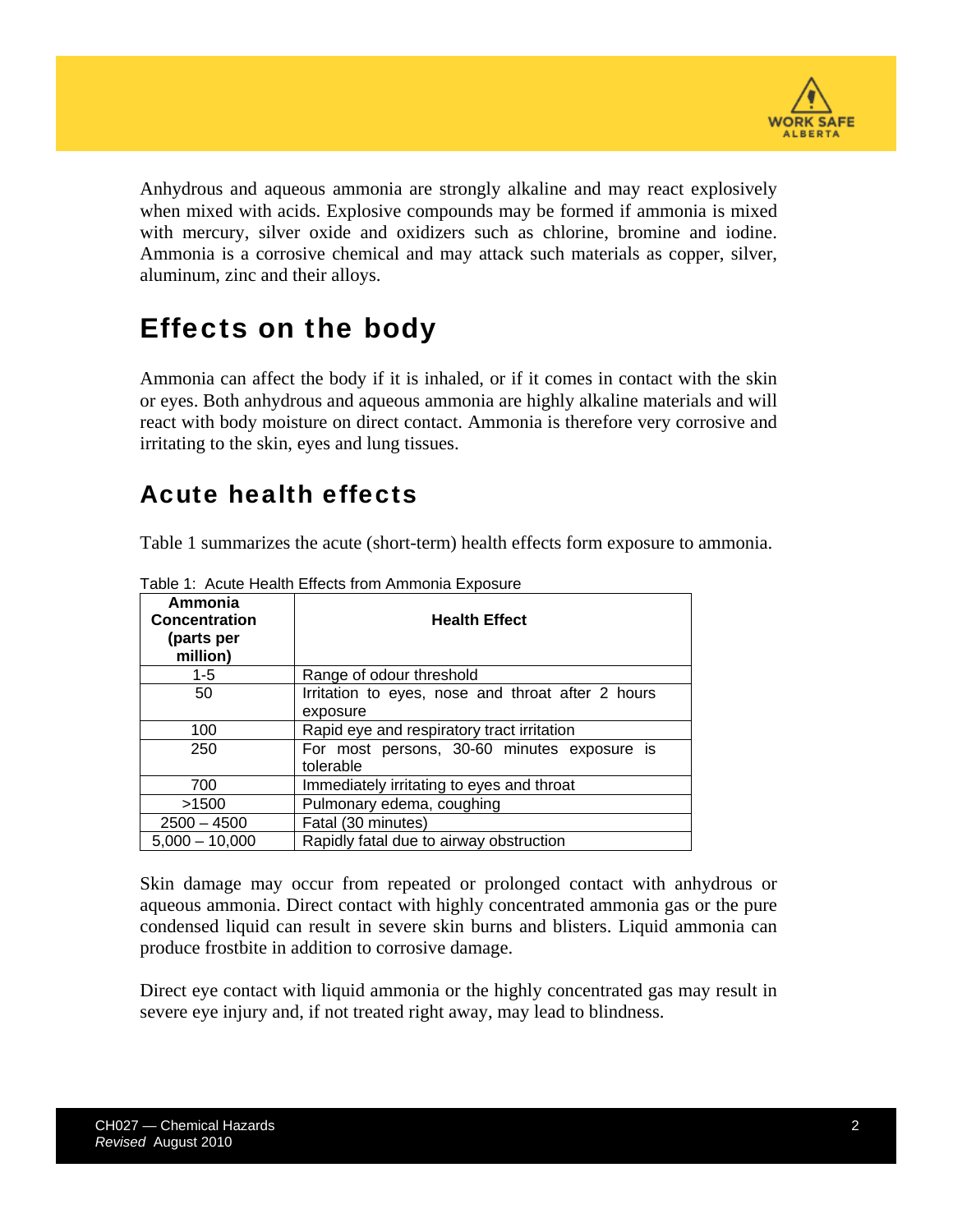

#### Chronic health effects

Fortunately, ammonia provides a warning of its presence because of its very sharp odour. Workers are therefore given the opportunity to escape before serious injury can result. However, workers exposed to ammonia for long periods of time may lose their ability to notice its presence at airborne levels approaching the Alberta Occupational Exposure Limits (OELs).

#### Regulatory requirements

The Alberta *Occupational Health and Safety (OHS) Act* lays out the employer's responsibilities to ensure the protection of workers at the work site.

The Alberta OHS Code provides requirements for various health and safety issues at the work site, including requirements relating to the control of chemical hazards. The OHS Code lists OELs for various chemicals. OELs represent minimum standards for worker protection. All efforts should be taken to keep ammonia levels as low practicable/achievable. It may be necessary to routinely monitor the air to ensure that airborne levels do not exceed the OELs.

To protect workers from the hazards of ammonia, the employer is required to implement controls. These may include "engineering out" the hazard or using administrative controls. Administrative controls involve approaches such as safe work procedures, job rotation, work assignment or time periods away from ammonia. The method(s) used will depend on the conditions at the work site. If engineering and/or administrative controls are inadequate to protect workers from exposure to ammonia, or in the event of an emergency, respirators and other personal protective equipment must be provided. If personal protective equipment is used, it must be properly selected, fitted and cared for. Workers must also be trained in its use.

Employers must inform their workers of the ammonia hazards, how to protect themselves from exposure and how to react in an emergency. The Alberta OHS Regulation and Code provide specific requirements for worker training.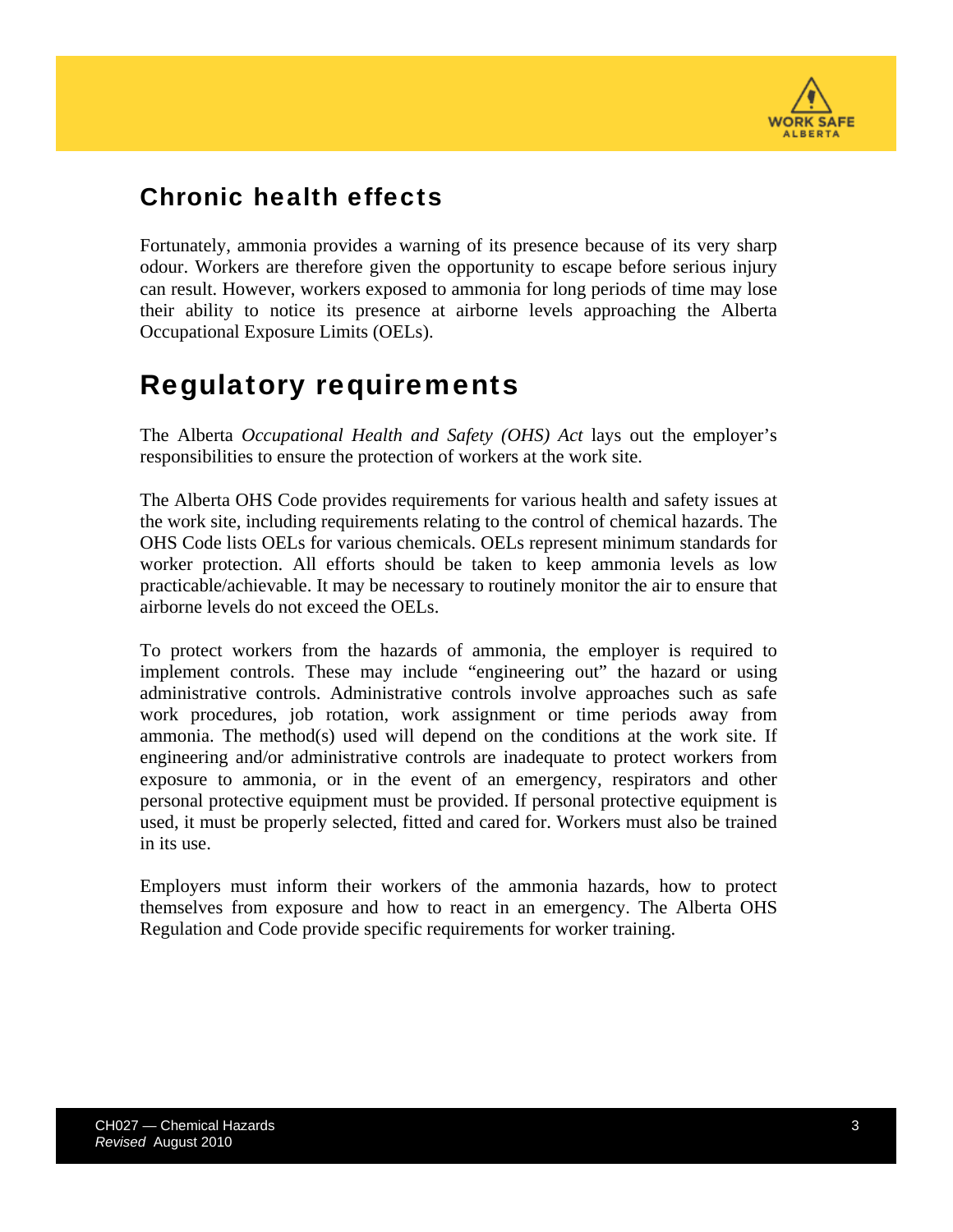

#### Workers responsibilities

The Alberta *OHS Act* also places responsibilities on the worker for health and safety at the work site. The *OHS Act* and OHS Code require workers to take reasonable care of themselves and others at the work site. This includes co-operating with the employer for the purpose of protecting themselves and others.

The worker must:

- be aware of the hazards of ammonia and must follow work practices and procedures developed by the employer;
- wear protective equipment supplied by the employer and follow instructions on correct use, care and maintenance.

#### In case of emergency

Part 7 of the OHS Code provides the requirements for emergency preparedness and response.

The employer must:

- have emergency procedures developed to deal with potential emergencies such as spills or fires;
- ensure that workers are aware of the procedures, are trained and are adequately supervised in an emergency;
- ensure that only designated workers equipped with the necessary PPE respond to emergencies.

#### For more information:

[http://employment.alberta.ca/SFW/307](http://employment.alberta.ca/SFW/307-html)-html

*Occupational Health and Safety Act, Regulation* and Code